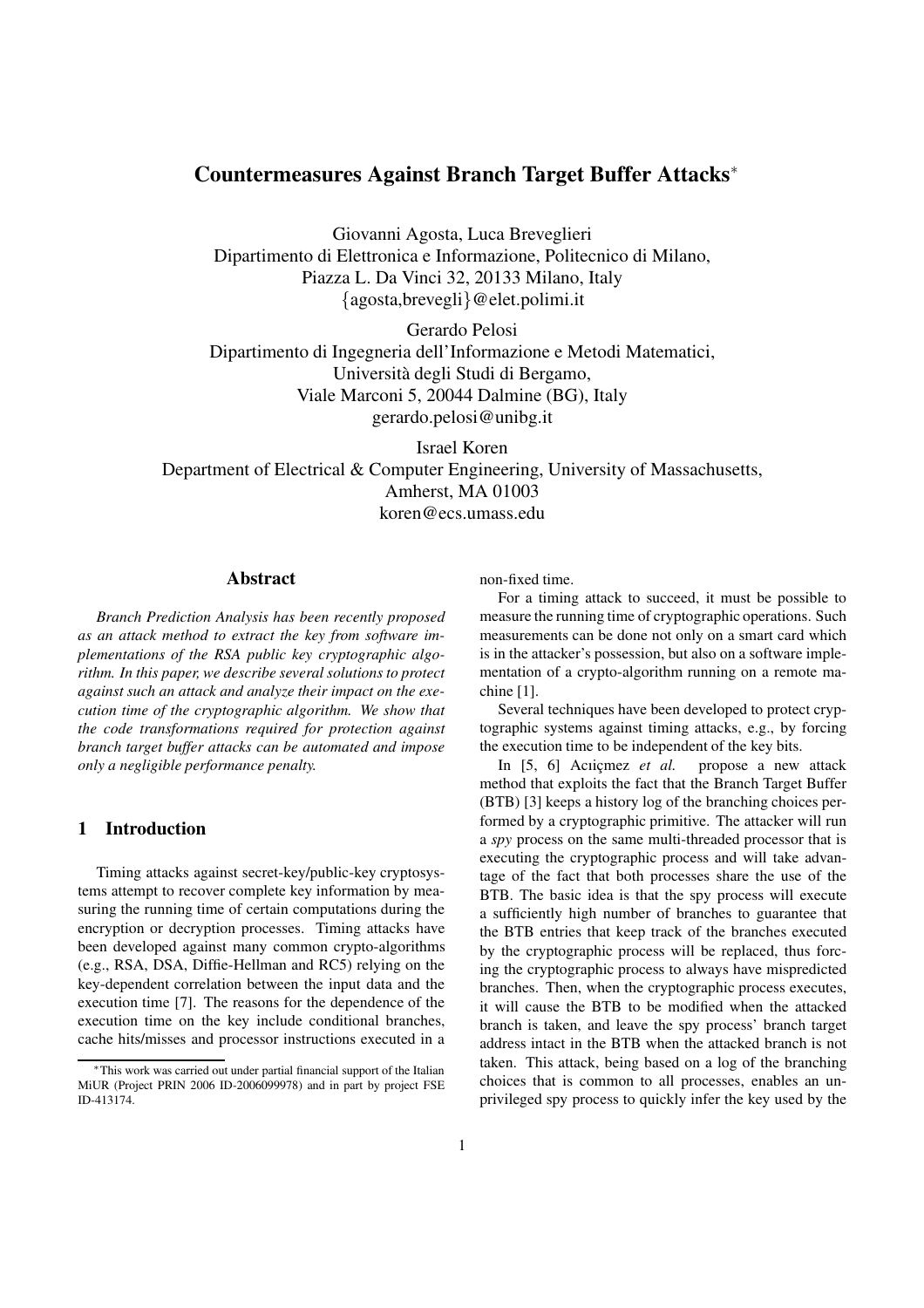cryptographic process, since the attacker can reconstruct the log by simply measuring the time needed to perform its own branches. Longer times correspond to mispredicted branches, i.e., to branches taken in the cryptographic process, while shorter times correspond to not taken branches. Compared to the classical timing attacks, this technique is immune to countermeasures such as branch balancing and blinding, since it does not measure computation time in the attacked process.

## **2 Countermeasures**

Several simple hardware and/or software techniques can be employed to protect against the attack described in [5, 6]. Obviously, a simple and effective solution would be to allow sensitive processes to disable the access to the BTB unit. This, however, requires a modification to current processor designs; a modification that is unlikely to be implemented in general-purpose microprocessors in the near future. Other solutions have been proposed in a wider framework of control-flow side channel attacks, which can be effectively employed to face an attack to the BTB. These solutions rely on eliminating conditional branches and are described next.

## 2.1 Branch Elimination

Branch elimination techniques are based on the fact that, when there are no control operations (branches or a loop with a variable number of iterations), then obviously no control flow attack can be mounted [9]. It is quite straightforward to see that BTB attacks are a special case of control flow attack, since they rely on the BTB to convey information about the actual path in the cryptographic code followed during its execution. Therefore, the code can be rewritten to avoid branching, at least when the bodies of the *then* and *else* parts of the branch are small enough. An example of such a technique is as follows:

$$
if (a) \ \{b=c \oplus d; \}
$$

becomes:

$$
a_{then} = (a! = 0) \times 0 \times \text{Reffffffff}
$$
\n
$$
a_{else} = (a == 0) \times 0 \times \text{Reffffffff}
$$
\n
$$
x = c \oplus d
$$
\n
$$
b = b \& a_{else} + x \& a_{then}
$$

Molnar *et al.* [9] show how to transform a program in order to obtain a *program counter-secure* (*PC-secure*) version of it. Basically, the technique ensures that all the conditional branches are removed, so that every execution of the program has exactly the same sequence of program counter values. This technique is extremely effective, as it not only protects against control flow attacks (and consequently against timing attacks), but also against attacks that exploit the knowledge of the data accesses. The latter is true since the data memory addresses accessed by the transformed program are independent of the control flow of the original program, as it happens, for example, for Coron's exponentiation method [2], where a conditional assignment originally expressed as:

becomes

$$
tmp[1] = c \oplus d;
$$

$$
tmp[0] = b;
$$

$$
b = tmp[a];
$$

if (a) {  $b = c \oplus d;$  }

where a is a Boolean value. Such a solution, while PCsecure, is unsecure with respect to attacks that exploit the knowledge of an accessed memory address, since the attacker can infer the value of  $a$  from the address of the datum read in the last instruction. As a variant of the technique in [9], *predicated execution* (also called conditional instruction) [4, 8] can be employed to the same effect. Since most modern processors have predicated (conditional) instructions, these can be used to remove sensitive branches by converting them into instructions belonging to a single control flow. For example, the following code fragment:

$$
if (a) \{b = c + d; \}
$$

could be replaced by:

cmpi r1, r2, 0 add r3, r4, r5 select r2, r3, r1 if (r2 == 0) { r1 = 1 } else { r1 = 0 } r3 = r4 + r5 if (r1! = 0) { r2 = r3 }

where the select operation assigns the destination register  $r2$  the value of  $r3$ , if  $r1$  is not zero. For the other instructions, the first operand is always the destination. Modern instruction sets such as the ARM and IA64 are fully predicated, so that there would not be a need for an explicit conditional assignment, and only two instructions would be required.

Molnar's solution [9] is attractive, because it does not affect the performance of processors which exhibit a sufficient degree of instruction-level parallelism (ILP). Actually, the use of predicated execution may even improve the performance. Sometimes, however, this technique can become impractical when the bodies of the *then* and *else* parts are very large, or contain function calls, so that inlining is required to make sure that the function parameters that affect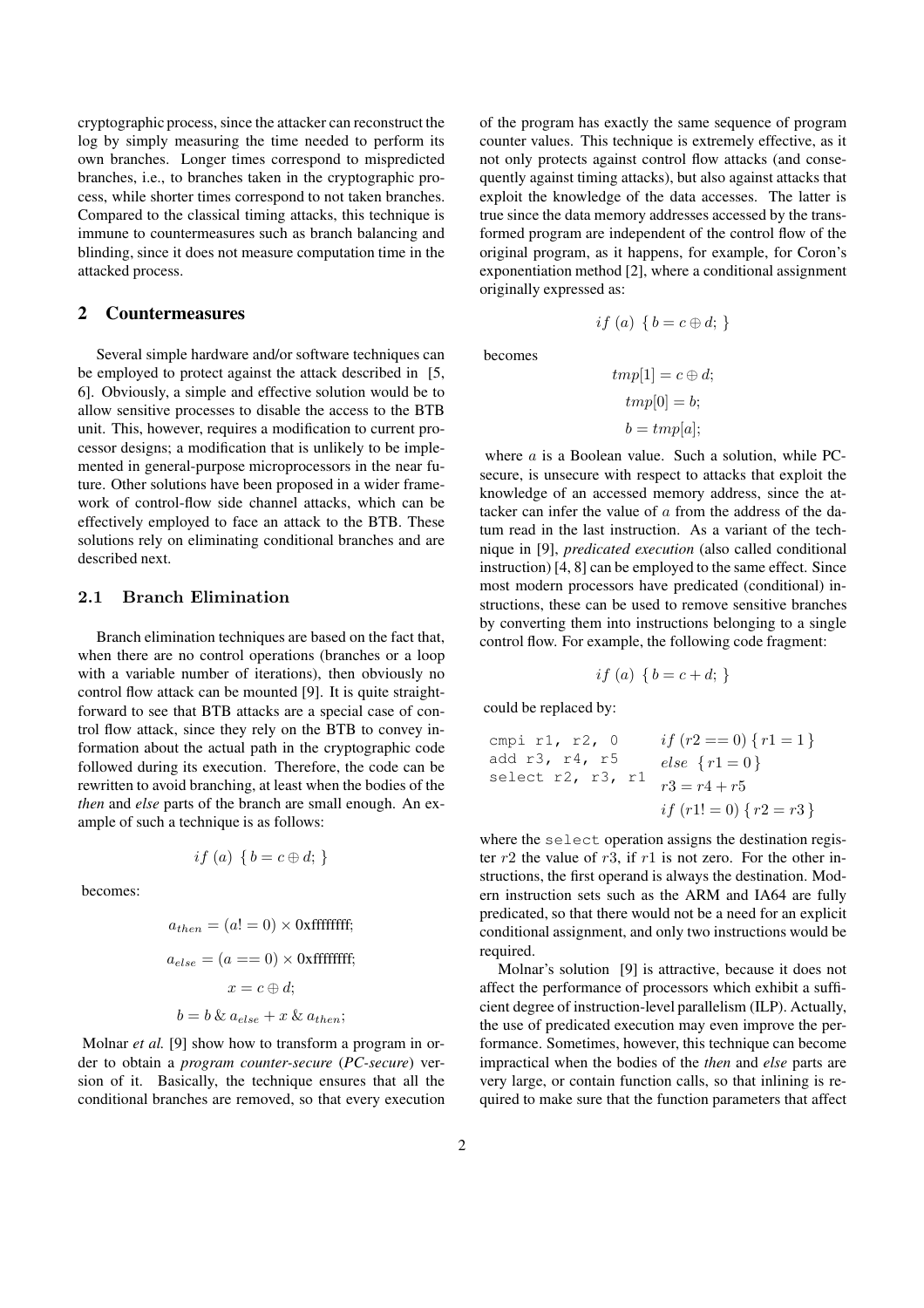the length of loops are known at compile time – a mandatory condition [9] to guarantee PC-security. These lead to a significant increase in the code size and more importantly, in execution time. Case studies in [9] report slowdown factors of up to 5 times as well as a stack size increase of up to 2 times. Moreover, some loops may be driven by values known only at runtime (e.g., input values), thus making a PC-secure version of the program impossible to obtain.

## 2.2 Branch to Indirect Jump Conversion

A different technique can be employed to ensure that the side channel attack on the BTB will fail. The BTB attack is based on the fact that there is a *conditional* branch in the code, therefore, an effective way to protect against it is to remove all the conditional branches from the sensitive code, and replace them with indirect branches, as shown in the following example:

```
bz r1, label
   <then part>
jmp end
label:
   <else part>
end:
```
where  $r_1$  contains the result of the condition expression (let us assume it can only be 0 or 1). The branch instruction is replaced by the following code:

add r2, r3, r1 
$$
r2 = r3 + r1
$$
  
1d r4, 0(r2)  $r4 = Mem(0 + r2)$   
impl r4  $PC = r4$ 

where the addresses of the *then* and *else* code fragments are stored in the memory locations pointed at by  $r3$  and  $r3 + 1$ , and jmpl is an indirect branch reading the address from a register. The new code snippet loads the target address from the correct position and *always* performs an indirect branch, regardless of whether the condition is true or false – there is no fall through between contiguous basic blocks. The attacker process causes the branch to be always mispredicted, so that it will always find its own branches to be mispredicted as well, and the BTB will no more contain useful information. The same technique can be applied to the source code as well, by replacing an *if-then-else* conditional statement with:

```
JUMP(cond, lthen, lelse);
lthen :
   ...
lelse :
   ...
ljoin :
   ...
```
where the JUMP macro is defined by the following code:

```
__inline__ unsigned int cneg(unsigned int x) {
   unsigned int y;
   __asm__ ("movl\t$0, %0\n\t"
              "cmpl\t$0, %1\n\t"
              "movl\t$0xFFFFFFFF, %%ecx\n\t"
                 "cmovnzl\t%%ecx, %0\n"
                    : "=\mathrm{d}"(y): \mathbf{m}" (x)
                    : "ecx" );
   return(y);
} / * end cneq */#define SELECT(x,v1,v2) \
   ( (cneg(x)&v1) | ( (˜(cneg(x)))&v2) )
#define JUMP(x,lthen,lelse) goto *(void *) \
  SELECT(x, (unsigned int)(&&lthen), \setminus(unsigned int)(&&lelse))
```
This last technique is always applicable and can be implemented by means of a simple compiler pass that replaces direct branches with appropriate indirect branches, at a minimal overhead (one load, one add and a branch that will always be taken). The technique can be applied at the source code level as well, using a trivial transformation (implemented by a parser) that leaves all the code unchanged except for the generation of the JUMP macro and related targets according to the conditional statement rules of the language grammar.

Moreover, the same technique can be applied to existing compiled code, as it works directly on the binary code; when the position of the basic blocks in the memory is already known. Therefore, the technique is suitable for implementation in link-time or dynamic optimizers.

Indirect branches are available in most architectures, including x86, IA64, MIPS and ARM, which makes the technique widely applicable to commercial platforms. While this technique does not qualify as PC-secure (each branch of a conditional is still executed on a different set of program counter values), it is capable of countering attacks to the BTB with negiligble performance impact. Hence, the technique fits well applications in a real world context.

The attack in [5, 6] was mounted against implementations of the RSA cryptosystem, using the OpenSSL implementation as a test case. In the OpenSSL case, it would be possible to use the predicate execution or the if-elimination techniques, but different implementations or other cryptosystems might still be vulnerable. Moreover, in closed source cryptosystems it is impossible to ascertain whether a suitable design is employed, therefore an implementation of our proposed indirect branch technique as a dynamic or link-time optimization can still be used to secure the code.

## **3 Performance Evaluation**

To compare the effectiveness of the discussed countermeasures, we applied them to an RSA square-and-multiply algorithm implemented using the OpenSSL library, which has been subjected to the attack presented in [5, 6]. The test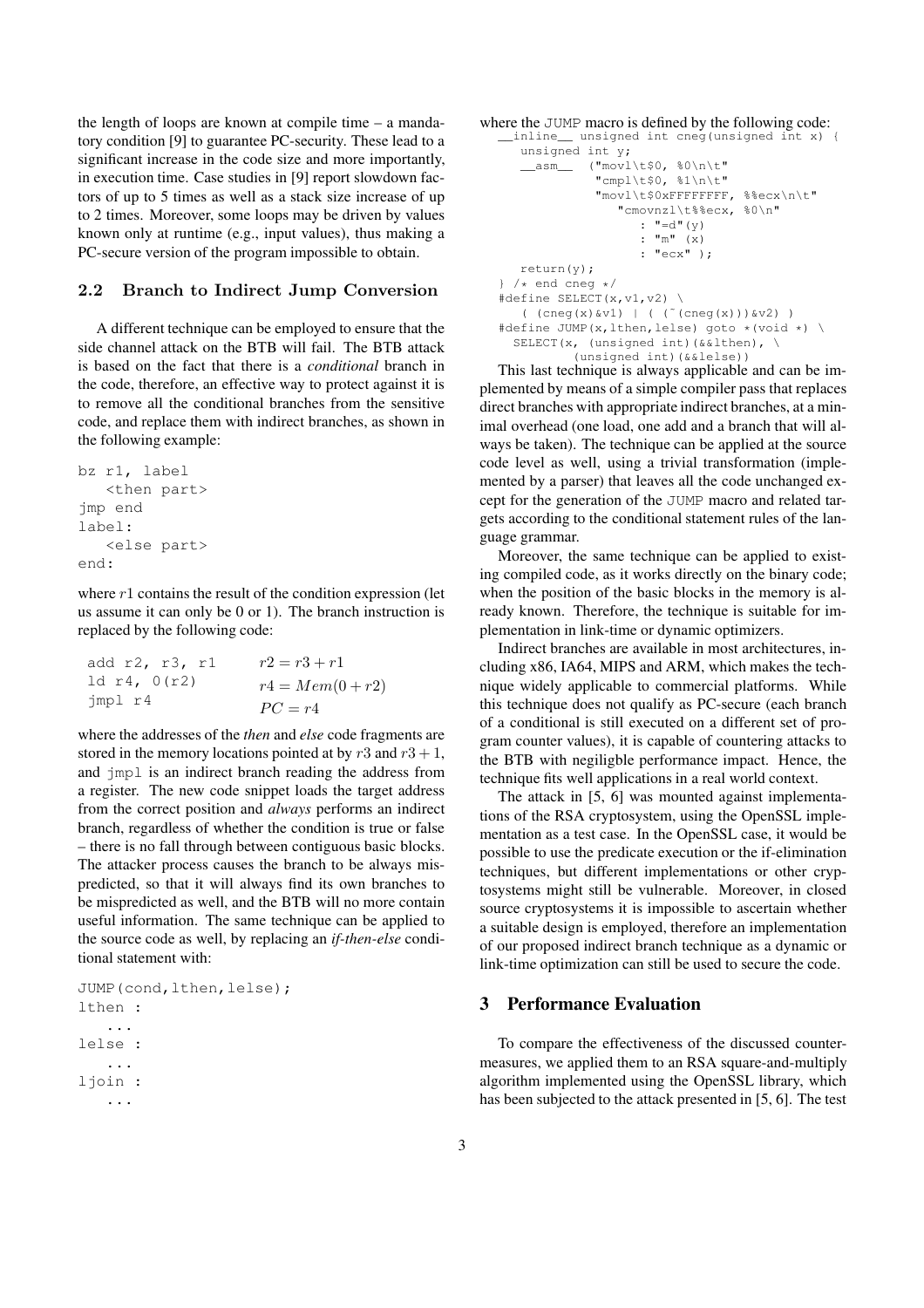**Table 1. Profiling of the proposed methods. The leftmost three columns provide measures relative to individual branches, the rightmost gives the execution time for the RSA square-and-multiply for each technique.**

| Implementation         | <b>Branch</b> | Footprint | Data refer-  | Time [clk]       |
|------------------------|---------------|-----------|--------------|------------------|
| method                 | penalty       | penalty   | ence penalty | $(1024-bit key)$ |
| Original code          | 1.00          | 1.0       |              | 59,698           |
| Coron's method         | 1.71          | 0.8       |              | 58,756           |
| Predicated conditional | 4.79          | 1.2       |              | 58,967           |
| Indirect jump (our)    | 4.83          | 2.0       |              | 61,846           |

case was built using the same simplifications as in [5, 6], and the measures were collected using the Valgrind profiling tools suite [10]. Table 1 compares the previously discussed three methods to protect against the simple BTB attack. The first column in the table shows the execution time penalty (expressed as a slowdown factor) for a single highlevel conditional construct: both the indirect jump conversion and the predicate version of the conditional construct impose, for different reasons, a relatively high slowdown. In fact, each conditional executes almost five times slower than the original. Coron's method, on the other hand, only incurs a limited penalty.

The second column in the table shows the increase in the static footprint of each conditional branch relative to the original size; that is, the number of machine instructions used to represent it in the object code. In this case, Coron's method allows a more compact representation than the original code, while the other two methods incur small penalties. The third column reports the number of additional data references that are performed by the transformed code for each conditional branch. Each of the three methods imposes a different penalty, with the predicated conditional incurring the highest penalty: it adds four data references for each conditional branch. This metric is especially relevant since a large number of additional memory references can negatively impact the data cache miss rate, and therefore increase the average delay of a read or write operation in the memory.

The first three columns in Table 1 measure the impact of the transformation used to secure a small code section (a single conditional branch) against simple BTB attacks. The last column of Table 1, on the other hand, shows the overall impact of these transformations on the computation time of the core routine of the RSA encryption algorithm, thus giving a better estimate of the performance impact. We can see that the execution time penalties are very small since the transformations are applied only to a limited portion of the code where sensitive information is used to compute a branch outcome.

Finally, Figure 1 shows the memory usage profile of the

RSA square-and-multiply algorithm. Since the stack memory usage is not significantly affected by the countermeasures, the memory usage profiles of the original version and all three modified versions (with the countermeasures) are almost identical and thus, we show only the graph for the indirect jump version. This result again demonstrates the minimal impact of the various countermeasures on the execution of the cryptographic algorithm.

The worst case conditions exposed by the first three columns in Table 1 are still useful when attemping to gauge the impact of the countermeasures, when applied to, for example, legacy binary code that is not secure. In such a case, our proposed indirect jump technique is the only one that can be easily implemented.

# **4 Concluding Remarks**

In this paper, we evaluated the currently existing solutions and compared them to a new technique which we propose for protecting against the BTB side channel attack introduced in [5, 6].

The countermeasures can be easily implemented either in high-level code, by a simple source code transformation, or by re-targeting the compiler, once the target architecture is known, or even through link-time or dynamic code optimization.

## **References**

- [1] David Brumley and Dan Boneh. Remote timing attacks are practical. *Computer Networks*, 48(5):701– 716, 2005.
- [2] Jean-Sébastien Coron. Resistance against differential power analysis for elliptic curve cryptosystems. In *CHES '99: Proceedings of the First International Workshop on Cryptographic Hardware and Embedded Systems*, pages 292–302, London, UK, 1999. Springer-Verlag.